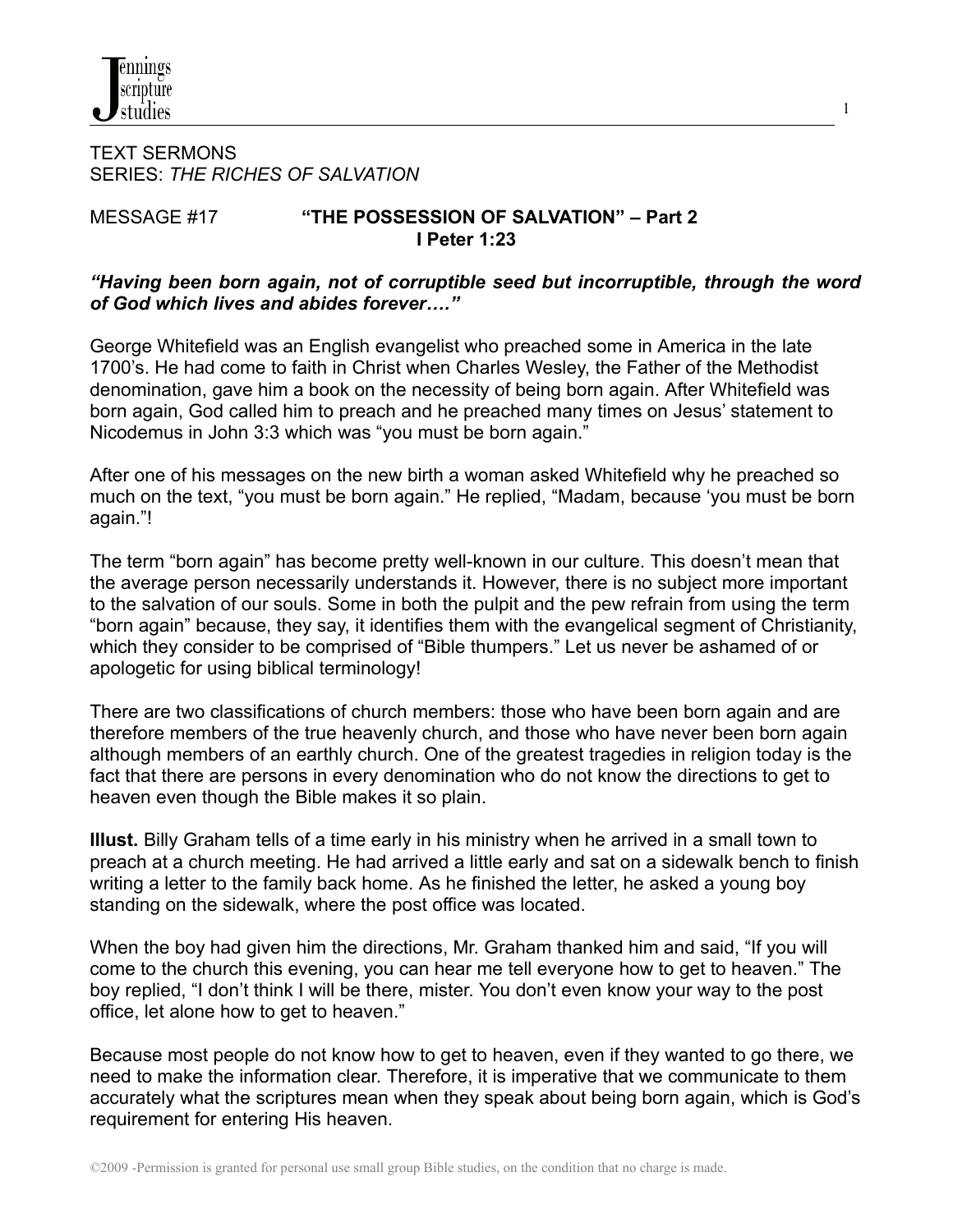As we near the end of I Peter chapter one, which has as its theme the subject of our great and grand salvation, we have come to verse 23 wherein Peter writes that we have been "born again not of corruptible seed but incorruptible, through the word of God which lives and abides forever."

In our previous message we dealt with two areas concerning the new birth: The Demand and the Details of the second birth. In this message we shall cover two additional areas: The Design and the Dignity of the new birth.

#### **I. THE DESIGN OF THE SECOND BIRTH**.

Let us look at what John, in his gospel, had to say about Jesus and the subject of the second birth. In John chapter one we read: "He came to His own, and His own did not receive Him. But as many as received Him, to them He gave the right to become children of God, to those who believe in His name: who were born, not of blood, nor of the will of the flesh, nor of the will of man, but of God." (John 1:11-13)

The design of the second birth is clearly revealed here in these verses. Note that the second birth, the new birth, the born again experience is:

- **A. Not By Ancestral Relationship.** "who were born, not of blood" (John 1:13a). That is, by natural descent. The spiritual birth is not the result of human blood relationship. It is not because our parents passed on to us spiritual life. My father and mother were Christians but they could not pass on to me God's nature that God alone imparts. Furthermore, the new birth is,
- **B. Not By Personal Resolution.** "nor of the will of the flesh" (John 1:13b). The new birth is not the result of selfreformation. It is not the result of breaking bad habits, or of "doing better", or of being baptized or joining the church, etc. The Bible says, "It is not by works of righteousness which we have done, but according to his mercy he saved us." (Titus 3:5). Furthermore, the new birth is,
- **C. Not By Social Rehabilitation**. "nor of the will of man, but of God" (John 1:13c). Other human beings cannot make us children of the Heavenly Father. Clubs, societies and groups, of which one is a member, cannot produce the essential new birth that changes us from the inside out. No amount of social, medical or psychological manipulation can bring about the new birth, can change us and give us God's new nature.

Have you heard the strange story of Millard Wright? Millard Wright was a boy of 14 years of age when he committed his first burglary. For the next 28 years his life was a chronicle of crime: robberies, arrests, convictions, sentencing, imprisonments, paroles – over and over, again and again.

When he was 42 years old, after 28 years of crime, a dangerous surgical operation was proposed to him which the Social Agency of Pennsylvania assured him would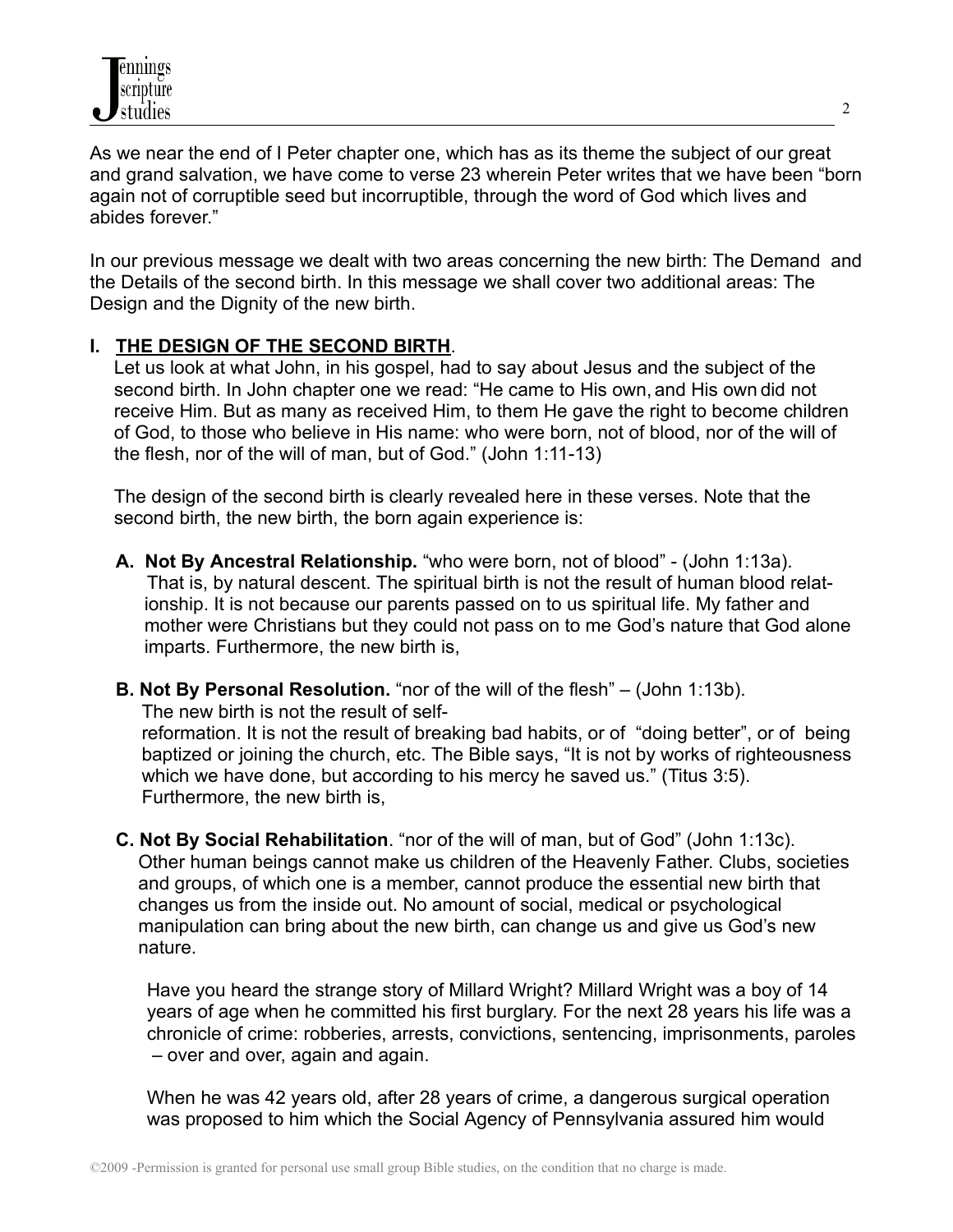

cure him of his criminal tendencies. It was a new procedure and they wanted to use him as an example of what psycho-surgery could do. He agreed to the procedure.

Psychiatrists, psychologists and physicians agreed that this was the solution to his life of crime. The team was assembled and they proceeded to cut out a section of Millard's brain that they had determined was causing his criminality. The delicate surgery was completed without causing blindness, paralysis or crippling him. It was pronounced a success and he would never have the tendency to commit crimes again.

But, within 6 years after the surgery, Millard Wright had confessed to more than 30 additional crimes and was convicted and sentenced to life in prison. But he did not live long – he hung himself in his cell and on his body was this suicide note: "I am sentencing myself to death for my evil misdeeds. I die in sincere sorrow for my sins."

There was another way for Millard Wright to be changed – God's way! II Cor. 5:17 says, "If anyone be in Christ, he is a new creation: old things are passed away; all things are become new." The new birth gives us a new nature - God's nature – and our desires and delights are changed!

The essential, internal and eternal change takes place, not by ancestral relationship, not by personal resolution and not by social rehabilitation. It is by being born again. This is nothing short of spiritual regeneration.

#### **D. By Spiritual Regeneration.**

Notice the last phrase in John 1:13 "but of God." So if we are born again, it is because God willed it and put within us the willingness to believe, receive, confess, trust, and accept Jesus Christ as our Savior resulting in our spiritual birth! This, Romans 9:16 affirms in these words: "So then it is not of him who wills, nor of him who runs, but of God who shows mercy. " And what a great change God has made in us! John Calvin said: "By the phrase 'born again' Jesus means, not the correction of one part, but the renovation of the whole of our nature."

**Illust.** I believe that one of the most simple and yet graphic analogies of this renovation, this new birth can be seen in comparing a caterpillar with a butterfly. The caterpillar is from beneath. It physically lives on the earth and is limited to it and bound by it. It cannot lift itself into the air no matter how hard it tries. It must go through a change, a metamorphosis and when it does it becomes a new creation, a butterfly! The butterfly soars above the earth and its troubles. It can choose to go back and crawl on the earth with the caterpillars, but this makes for a miserable existence for the superior butterfly.

No matter how hard the unbelieving sinner tries to get to heaven, he can't do it without Christ. He must become a new creature in Christ. Of course in order to become a butterfly, the caterpillar needed a transformation. Likewise, in order for a sinner to become a saint a transformation is needed – it is called "the new birth."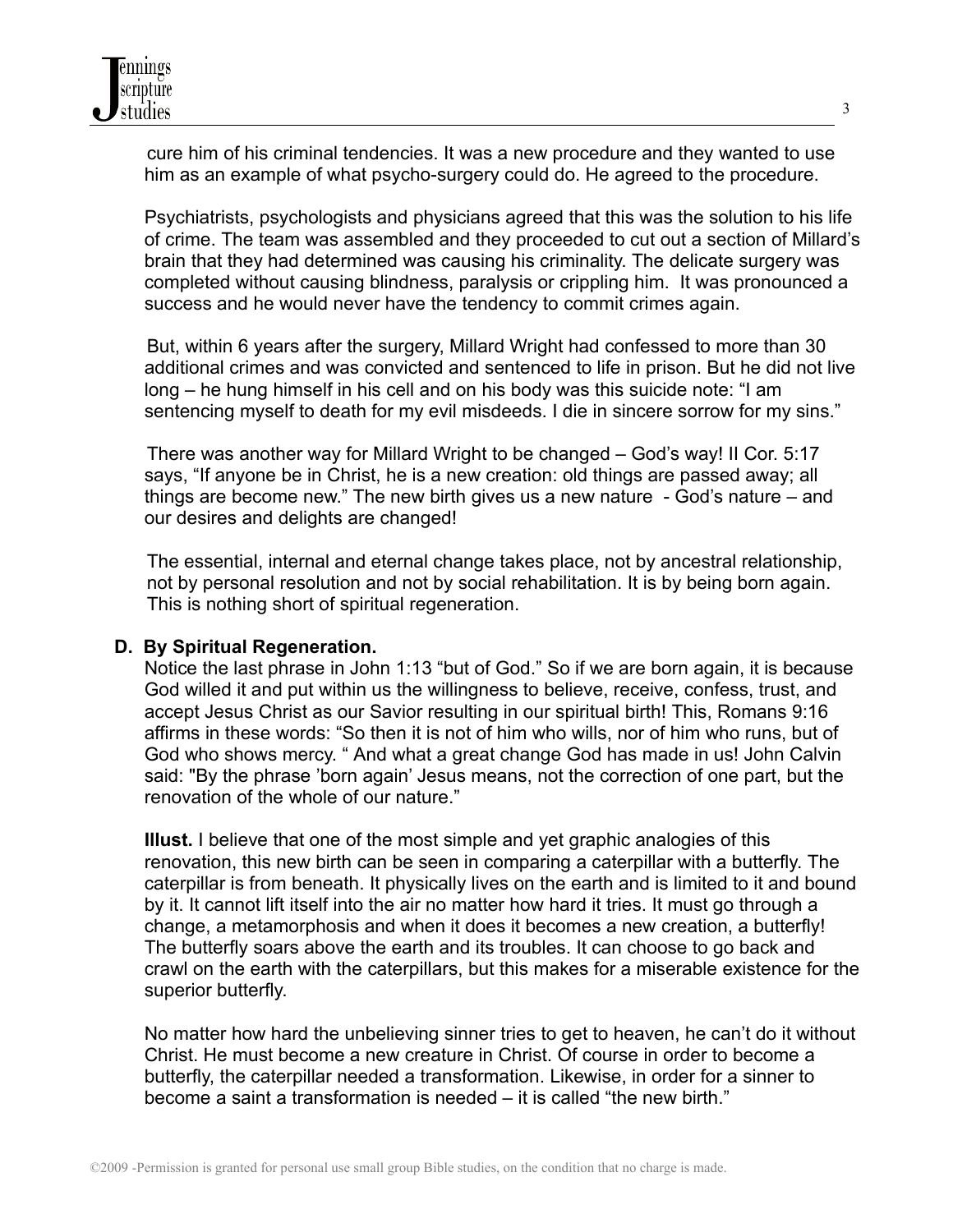# **II. THE DIGNITY OF THE SECOND BIRTH.**

"As many as received Him, to them He gave the right to become children of God." (Jn.1:12)

There are family names that, down through history, have been known for wealth, power and prestige. There are individuals who have been envious of those who were born with a "silver spoon in their mouths" and have lived in luxury, enjoying the status of royalty.

However, there is no family upon earth that has the status, the royalty and the dignity to compare with that of those who are children of God, having been born into God's family, as the result of the new birth, the spiritual birth! Consider the dignity of the second birth as follows:

**A. We Have A Royal Father.** "children of God." (John 1:12)

In his epistle, John makes it even more emphatic and dramatic in these words: "Behold what manner of love the Father has bestowed on us, that we should be called children of God! Therefore the world does not know us, because it did not know Him. Beloved, now we are children of God…." (I John 3:1-2)

**Illust.** There are so many good gospel songs that are ignored today in favor of songs without substance. One of the songs that has substance and testimony is titled, "A Child Of The King" and contains these words:

"I once was an outcast stranger on earth, A sinner by choice, and an alien by birth; But I've been adopted, my name's written down, An heir to a mansion, a robe, and a crown. I'm a child of the King, a child of the King: With Jesus my Savior, I'm a child of the King."

# **B. We Are In A Royal Family.**

"You are no longer strangers and foreigners, but fellow citizens with the saints and members of the household of God." (Eph. 2:19)

From time to time and for hundreds of years, crowds have thronged to Buckingham Palace in London to await the announcement of an anticipated birth in the Royal Family. But every day, around this globe, there are new members added to God's Royal Family! They are those who are born again through faith in Jesus Christ! Are you among them?

# **C. We Have A Royal Fortune.**

"Now if we are children, then we are heirs - heirs of God and co-heirs with Christ." (Romans 8:16) What do we inherit? We are co-heirs with Jesus Christ - we have everything that He has. What does He have? If you are a member of God's Royal family you will be happy to read the following: "God, who at various times and in various ways spoke in time past to the fathers by the prophets, has in these last days spoken to us by His Son, *whom He has appointed heir of all things."* (Heb.1:1-2)